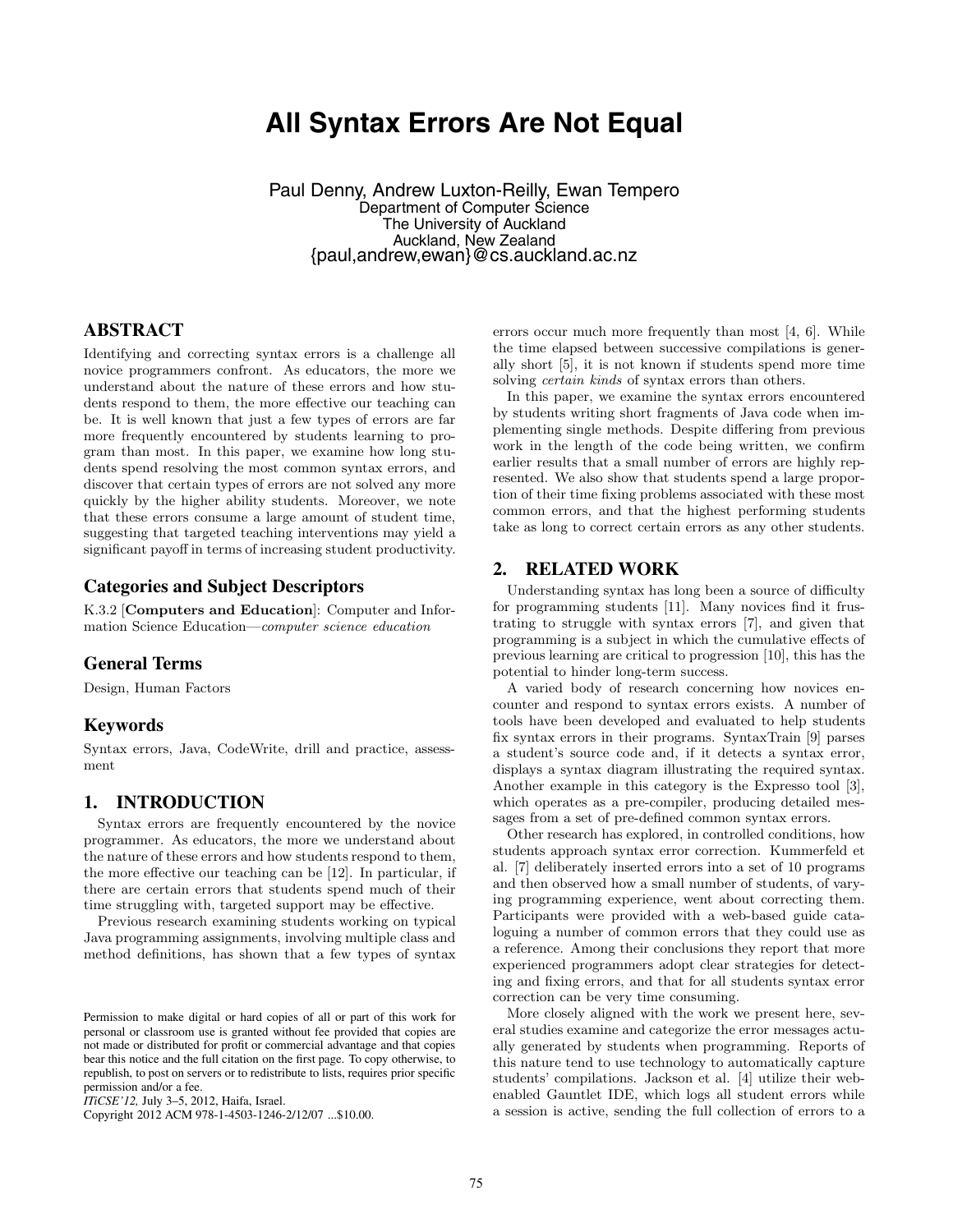remote server once the student exits the IDE. They tabulate the most common errors, and report that based on teaching experience, faculty successfully predicted 5 of the 10 most common errors.

Jadud [5] used a modified version of the popular BlueJ IDE that collected relevant information every time a student compiled their program on campus. The collected data included a snapshot of the complete program and the result of each compilation. The most common errors were reported, as well as the average time taken between successive compilation events. The two most common errors, "Missing ;" and "Cannot resolve identifier/symbol", match the result of Jackson et al. although their order is reversed. There is also some agreement amongst the less frequent errors, however a comparison is complicated by the fact that the two studies define different error categories.

Previous work has not attempted to measure the time that students spend solving particular kinds of syntax errors. Our expectations were that more capable students would identify and solve syntax errors more quickly than their weaker counterparts. In addition to our intuitive feelings about this, it is supported by previous research in which the differences between the kinds of tasks achievable by students in different performance quartiles has been examined. In the domain of code comprehension, Lister et al. [8] applied the SOLO taxonomy to describe how novice programmers manifest their understanding of code. Their data show that the more capable students are far more likely to successfully integrate parts of a problem into a coherent structure. They propose that this difference may account for the particular difficulty students in the lower quartiles of a class experience when writing code.

#### **3. METHODOLOGY**

In this paper, we analyse the syntax error messages encountered by students when writing short fragments of Java code. The data were collected using CodeWrite [1], a webbased drill and practice tool with which students tackle exercises requiring the completion of a single method body. As a consequence, submissions are typically short, and students focus on just the syntax and logic for the one method being implemented without concern for larger program design issues. Figure 1 illustrates the length of all submissions in our data set containing at least one syntax error. The average over all such submissions is 6.5 lines of code.

When a student chooses an exercise to answer, they are shown the method signature (the return type, method name, and names and types of the parameters), a textual description of the purpose of the method, and the expected output for one example input. Students type and edit their code directly in the browser, and submit when they are ready to receive feedback. Their submitted code is compiled on the server, and if syntactically correct, is executed against a set of test cases. If the code contains syntax errors, the corresponding error messages are displayed.

We report here on data collected from the Semester 1 (March-June) offering of the COMPSCI 101 (CS1 in Java) course taught at the University of Auckland in 2011. Of the 478 students enrolled, 430 sat the final exam (a 10% withdrawal rate is typical). Each student was given approximately three weeks to correctly answer 30 exercises on CodeWrite for which they could earn a total of 2% credit towards their final grade in the course. This period of par-



**Figure 1: Length of all submissions containing at least one syntax error**

ticipation spanned parts of Weeks 6 and 7 (of the 12 week teaching semester) and included a two-week mid-semester break. At the point of the course that the CodeWrite activity was introduced, students had already completed their first programming assignment and attended 10 hours of supervised lab sessions. Importantly, while the second half of the course covers object-oriented design, for the period in which the data was collected for this study Java was only used for teaching basic programming concepts such as primitive and array variables, control structures, basic functions from the Java API, and methods and parameter passing.

In the following sections, we use the term submission to represent a single fragment of code submitted to one exercise by one student, and the term exercise attempt to represent the full set of submissions made by a single student to a particular exercise. Each submission can be classified into one of the three types listed in Table 1.

**Table 1: Submission types**

| Type                       | Explanation                                                                                      |
|----------------------------|--------------------------------------------------------------------------------------------------|
| $\mathfrak{C}(\mathbf{p})$ | the submission compiles and passes all of the ex-                                                |
| ``F"                       | ercise test cases<br>the submission compiles but does not pass all of<br>the exercise test cases |
| ``X"                       | the submission does not compile                                                                  |

Following each submission, a student receives immediate feedback, which in the case of an "X" submission would include the error messages from the compiler. Note, there may be several error messages generated for each submission of type "X". The failing test cases are displayed for a submission of type "F". A timestamp records when each submission is received by the CodeWrite server.

As an example, Figure 2 shows an exercise attempt consisting of four submissions made by one student when solving an exercise to calculate the volume of a cube given the side length. Upon making their first submission, the student receives a "Cannot resolve identifier" type error for not declaring the variable volumeOfACube. For their next submission, they replace the expression calculating the volume with a call to Math.pow(). In this case, they receive the same error message as before, as the compiler still cannot resolve the identifier volumeOfACube. They then declare volumeOfACube to be of type int, which exposes the "type mismatch" error introduced by the use of Math.pow(). The student suc-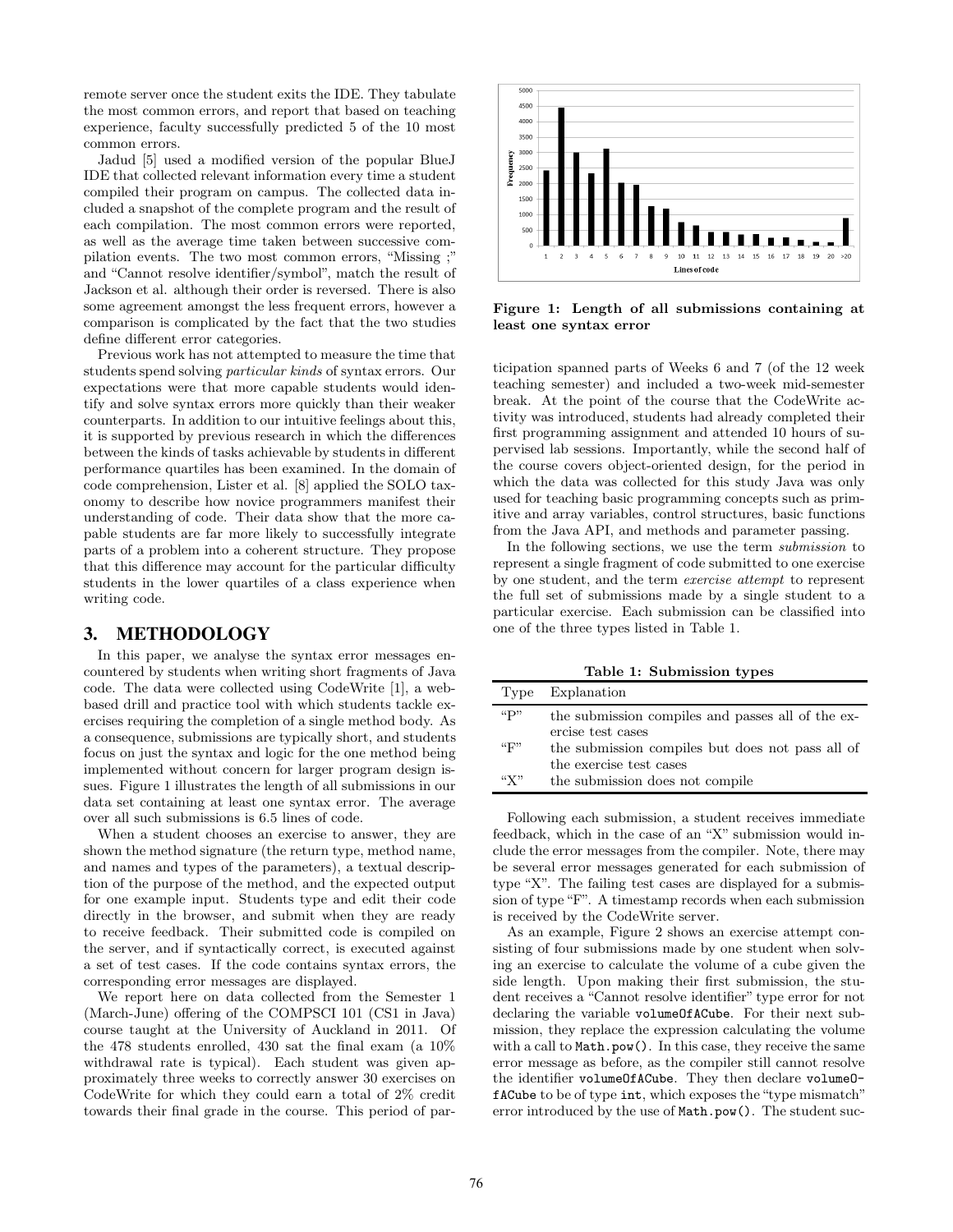```
Submission type: X (9 Mar 2011, 11:36:59 PM)
Error: volumeOfACube cannot be resolved
public int volumeOfACube(int side) {
       volumeOfACube=side∗side∗side;
       return volumeOfACube;
}
−−−−−−−−−−−−−−−−−−−
Submission type: X (9 Mar 2011, 11:37:36 PM)
Error: volumeOfACube cannot be resolved
public int volumeOfACube(int side) {
       volumeOfACube=Math.pow(side,3);
       return volumeOfACube;
}
−−−−−−−−−−−−−−−−−−−
Submission type: X (9 Mar 2011, 11:39:59 PM)
Error: Type mismatch: cannot convert from double to int
public int volumeOfACube(int side) {
       int volumeOfACube;
       volumeOfACube=Math.pow(side,3);
       return volumeOfACube;
}
−−−−−−−−−−−−−−−−−−−
Submission type: P (9 Mar 2011, 11:40:29 PM)
public int volumeOfACube(int side) {
       int volumeOfACube;
       volumeOfACube=side ∗ side ∗ side;
       return volumeOfACube;
}
```
#### **Figure 2: Example of an exercise attempt for one student**

cessfully corrects this mistake by reverting to the expression they used previously.

A student who completed the requirements for the activity as described previously would therefore have made at least 30 exercise attempts, where each one includes at least one submission of type "P". Figure 3 illustrates the data we have collected from this course for a single student that is relevant to the analysis presented in this paper.

#### **3.1 Research questions**

We know that students of all levels of ability frequently write code that does not compile, and that weaker students are often unable to solve their syntax problems [2]. Our interest in this paper is to investigate the kinds of syntax errors that students are most commonly making, and measure the time they spend solving these errors. This also provides us with an opportunity to replicate the results of earlier studies in this area, but in a context where students are writing short fragments of code. We outline our three research questions in this section.

RQ1: Which syntax errors do students most commonly encounter, and how does this compare with previous work?

Our examination of the common types of syntax errors is based upon the error messages generated by the compiler rather than on inspection of the code. To tabulate the error frequencies we analysed all submissions of type "X" and, for each, processed every error message generated by the compiler. Error messages were aggregated and duplicates



**Figure 3: Data collected for each student**

removed, so that for any given submission, a particular type of syntax error was either present or not. For example, if two variable identifiers, i and j, were used in one submission without first being declared, then error messages "i cannot be resolved" and "j cannot be resolved" would both be generated by the compiler. Likewise, if the variable identifier i appeared in multiple places in a submission without first being declared, the compiler would generate the error message "i cannot be resolved" for each occurrence. In either case, we classified the multiple error messages under the single, more general, type "Cannot resolve identifier".

When defining syntax error categories, we attempted to align them with previously published results where possible, however there has not been agreement on this in the past. For example, in [5] the category "bracket expected" is reported, whereas four separate categories "{ expected", "( expected", "} expected" and ") expected" are reported in [4].

RQ2: How long do the different kinds of syntax errors take students to solve, and does this vary by level of ability?

It is difficult to measure precisely, through a purely automated analysis, how long it takes a given student to successfully fix a given error that occurs during an exercise attempt. Our analysis relies on the assumption that if a submission contains a particular type of error, then the compiler will generate a corresponding error message. This is often, but not always, the case. For example, certain types of errors in a submission may prevent the compiler from discovering and listing all errors.

Given this assumption, the first "X" submission of an exercise attempt that generates a particular type of error represents the point at which the error was introduced into the code. Of all subsequent submissions, the first one that does not generate the same type of error represents the point at which the error was corrected. A timestamp records when every submission is made. Therefore, the time difference between the submission that first generates the error, and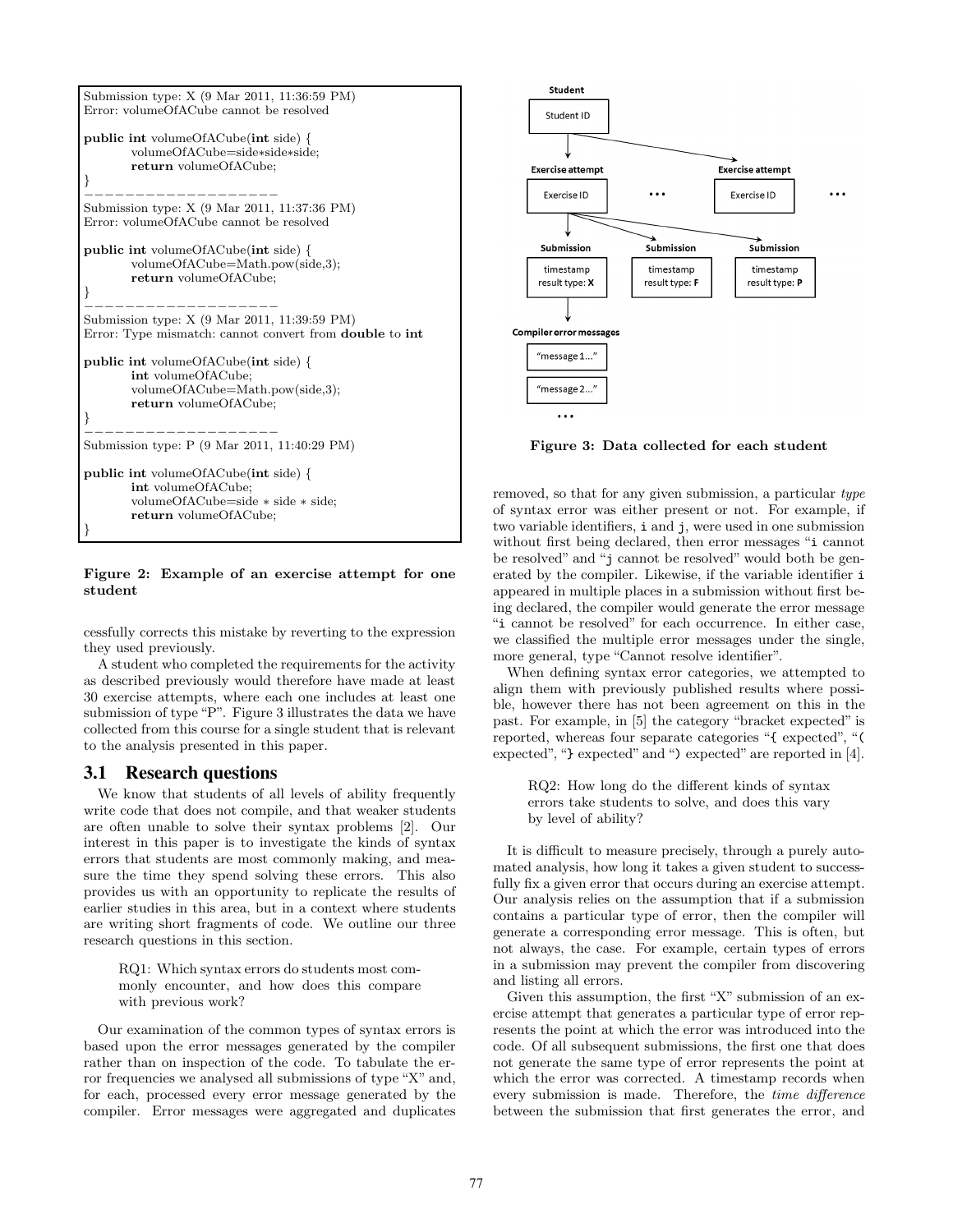

**Figure 4: An example exercise attempt consisting of five submissions**

the next submission in which the error is not generated is an approximate measure of how long the student spent solving that error. Of course, for any given submission there may be multiple errors generated (about 30% of "X" submissions generated more than a single error message), and a student may focus on fixing just one of these errors for every submission they make. Nevertheless, the period of time described above is a measure of the length of time that a particular error existed in the student's code prior to being corrected.

For example, the diagram in Figure 4 illustrates the timeline of an exercise attempt consisting of five submissions (X, X, X, X, F). The first submission of type "X" generates a single kind of error, whereas the next three submissions each generate two kinds of errors. The arrows, *ti*, shown in the diagram represent the time differences between consecutive pairs of submissions. In this particular example, the time taken to correct "error 1" is  $t_1 + t_2 + t_3$ , and the time taken to correct "error 3" is  $t_3 + t_4$ . There are two separate occurrences of "error  $2$ ", the first of which took  $t_2$  and the second of which took *t*<sup>4</sup> to correct. In this case, the average time taken to correct "error 2" is therefore  $(t_2 + t_4)/2$ .

To investigate this research question, for every kind of syntax error, we calculate the average time taken by each student across all of their submissions to correct that error. We only consider students who encountered the error at least once when calculating this average.

As student participation is unsupervised, we must be aware of the fact that an individual time measurement may be inflated if a student is interrupted or leaves a task and then returns to it at a later time. A simple heuristic for handling such cases is to ignore time periods greater than a particular threshold. A suitable threshold value would be one that captures a high percentage of the data yet represents a reasonable maximum period of time for a student to be working on preparing a submission.

To determine possible threshold values, we examined the elapsed times between all consecutive pairs of submissions for all exercises. A histogram of this data is shown in Figure 5. The majority of elapsed times are short, nearly half (45%) being less than 30 seconds, and the frequency of the periods reduces rapidly with their length. Roughly 8% of the periods are longer than 380 seconds.

We repeated our analysis 8 times using threshold values between 120 and 540 seconds inclusive (at 60 second intervals). For simplicity in presenting the data in this paper, unless otherwise specified, a threshold value of 300 seconds has been used.

We were interested in how the time spent solving errors varied by student ability. Students were split into quartiles based on their performance in the course overall. The final course mark was based on assignment, laboratory, midterm test and final exam marks. Our analysis only considers students who participated with CodeWrite, and because students in the lower quartiles were less likely to partici-



**Figure 5: Elapsed times between consecutive submission pairs**

pate, there are fewer students in these quartiles. Table 2 summarizes the number of students who sat the exam, the number who participated with the CodeWrite activity, the total number of exercises attempted, the total number of submissions, and the number of submissions of type "X" for students in each quartile (Q1 is the top quartile).

**Table 2: Student participation data by quartile**

|                      | A 11  | Ω1    | Q2    | Q3    | Q4   |
|----------------------|-------|-------|-------|-------|------|
| Sat exam             | 430   | 108   | 107   | 107   | 108  |
| Participated         | 385   | 106   | 105   | 97    | 77   |
| Exercises            | 15481 | 4923  | 4281  | 3814  | 2463 |
| Submissions          | 53888 | 18022 | 15917 | 12282 | 7667 |
| $\ldots$ of type "X" | 26387 | 7853  | 8138  | 6305  | 4091 |

| RQ3: How much student time, in total, was spent |
|-------------------------------------------------|
| on the most common syntax errors?               |

Focusing our teaching efforts on the types of syntax problems for which students are spending a disproportionate amount of time may help to assist learning and increase student productivity. To explore this idea, we determined the total amount of time that all students spent on each error, and the average amount of time spent per student on each error.

## **4. RESULTS**

#### **4.1 RQ1: Most common errors**

Of the 53888 submissions made by all students, 26387 contained at least one syntax error (i.e. were "X" submissions). The most common type of error, "Cannot resolve identifier", appeared in 6344 of these submissions. Table 3 lists the ten most common error messages, the total number of submissions in which they each occurred, and the percentage of all "X" submissions that this represents.

These results agree moderately with previous work. Our three most common error messages appear  $2<sup>nd</sup>$ ,  $7<sup>th</sup>$  and  $1<sup>st</sup>$ in Jadud's table [5] and  $1^{st}$ ,  $7^{th}$  and  $2^{nd}$  in Jackson's table [4], respectively. We note that "Type mismatch" errors occured much more frequently in our study than in previous work. One possible explanation for this is the nature of the exercises students work on. As every exercise involves implementing a method body, students must always ensure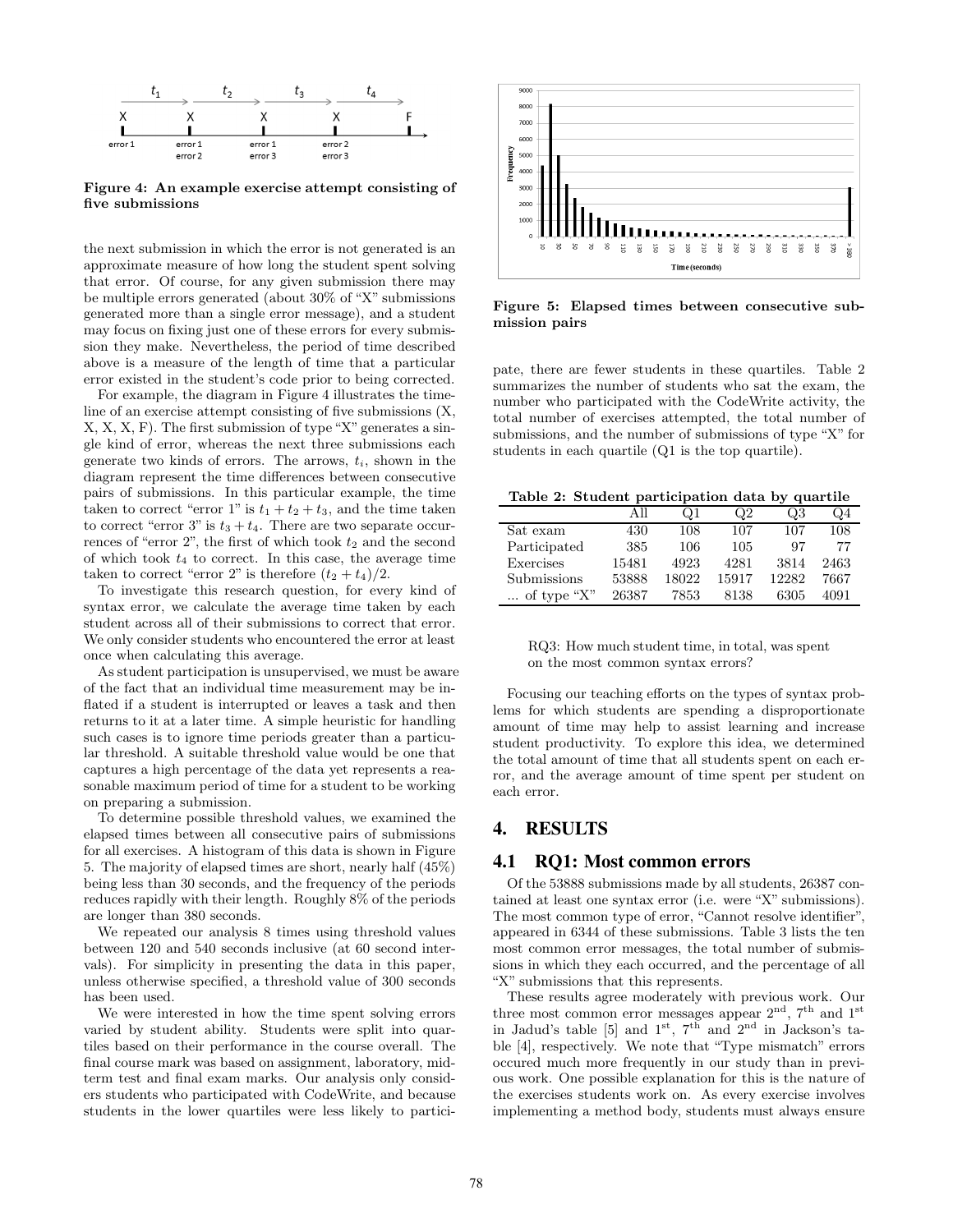**Table 3: Most common syntax errors (all students)**

| Error type                        | Total | %       |
|-----------------------------------|-------|---------|
| Cannot resolve identifier         | 6344  | 24.0%   |
| Type mismatch                     | 4847  | 18.4%   |
| Missing:                          | 3436  | 13.0%   |
| Token should be deleted           | 2712  | 10.3%   |
| Method not returning correct type | 1743  | $6.6\%$ |
| $Missing \}$                      | 1450  | 5.5%    |
| Missing)                          | 1213  | $4.6\%$ |
| Missing $\{$                      | 512   | $1.9\%$ |
| Using length as a field           | 433   | $1.6\%$ |
| Insert "AssignmentOperator"       | 339   | $1.3\%$ |

that the type of the return expression matches the return type of the method. We noticed many errors as a result of this kind of mismatch.

We also note that the Sun/Oracle JDK compiler was used in both of the previous studies. CodeWrite uses the batch compiler that is part of the Java Development Tools (JDT) Core component of the Eclipse development environment. The error messages produced by this compiler, which evolved from IBM's VisualAge environment, differ from those produced by the Sun/Oracle JDK. For example, consider the following expression with unmatched parentheses:

double result = Math.round(value  $*$  100)) / 100.0;

The Sun/Oracle JDK produces the following error message:

';' expected

whereas the JDT batch compiler (used by CodeWrite) would generate:

Syntax error on token ")", delete this token

A full comparison of error messages is beyond the scope of this paper, however, as in this example, we often found the messages produced by the JDT batch compiler more informative than those produced by the Sun/Oracle JDK.

Despite these differences, although in our study students were practicing with short fragments of code, they still frequently encountered the same kinds of errors as in previous research where students were developing complete programs.

## **4.2 RQ2: Time to solve errors by quartile**

We measured the time a student took to solve a particular type of syntax error as the time that elapsed while the corresponding error message was generated for consecutive submissions of type "X". Figure 6 shows the time students in different quartiles spent, on average, solving errors of the three most common varieties.

Both "Cannot resolve identifier" and "Type mismatch" errors took longer for students to solve than "Missing ;" errors. As expected, more capable students tended to spend less time solving "Missing ;" errors than weaker students (students in the top quartile, Q1, solved these errors more than twice as quickly as students in the bottom quartile). Interestingly, this did not appear to be the case for the other two errors. To investigate the significance of any differences between quartiles we ran a Kruskal-Wallis test for independent samples (this non-parametric method was selected because the samples did not have similar variances and ANOVA is



**Figure 6: Average time spent correcting submissions (with a single error message) by quartile**

not robust to violations of this assumption when the sample sizes are unequal).

The differences between quartiles for the "Missing ;" error were highly significant  $(p \ll 0.001)$ , whereas the time spent solving "Cannot resolve identifier" errors did not vary by quartile ( $p = 0.534$ ). These were very robust results, and held across all threshold values we investigated.

For "Type mismatch" errors, students in the top quartile solved them marginally more quickly than other students however these differences were not significant ( $p = 0.073$ ). This held when the analysis was performed using threshold values less than 300 seconds, however for threshold values greater than 300 seconds the differences were significant at the 0.05 level  $(0.027 < p < 0.050)$ .

In summary, although more capable students spend far less time solving certain kinds of errors than other students, somewhat surprisingly this is not the case for all kinds of errors.

#### **4.3 RQ3: Cumulative time solving errors**

Throughout the practice activity for which we have collected data, not all students encountered every kind of syntax error. The total amount of time a student spent tackling a particular type of error was dependent both on how frequently the error occurred and how long it took to solve.

Table 4 summarises, for each of the most common kinds of errors, the number of students that encountered the error at least once, the cumulative total time all students spent solving errors of that kind (in hours) and the average amount of time per student spent solving errors of that kind (in minutes). Of the 385 students who participated, 356 encounterd at least one "Cannot resolve identifier" error. This error stands out, along with the next most common type of error, "Type mismatch", as consuming a particularly large amount of student time – twice that of any other error.

#### **5. DISCUSSION**

Our interest was in understanding where beginners spend most of their time due to failed compilation when implementing short methods. From earlier work in this area, we expected to see a few kinds of errors making up the majority, and we confirmed previous results in this respect. We speculated that as these errors were so common, the amount of time spent on them may have been proportionally less, how-